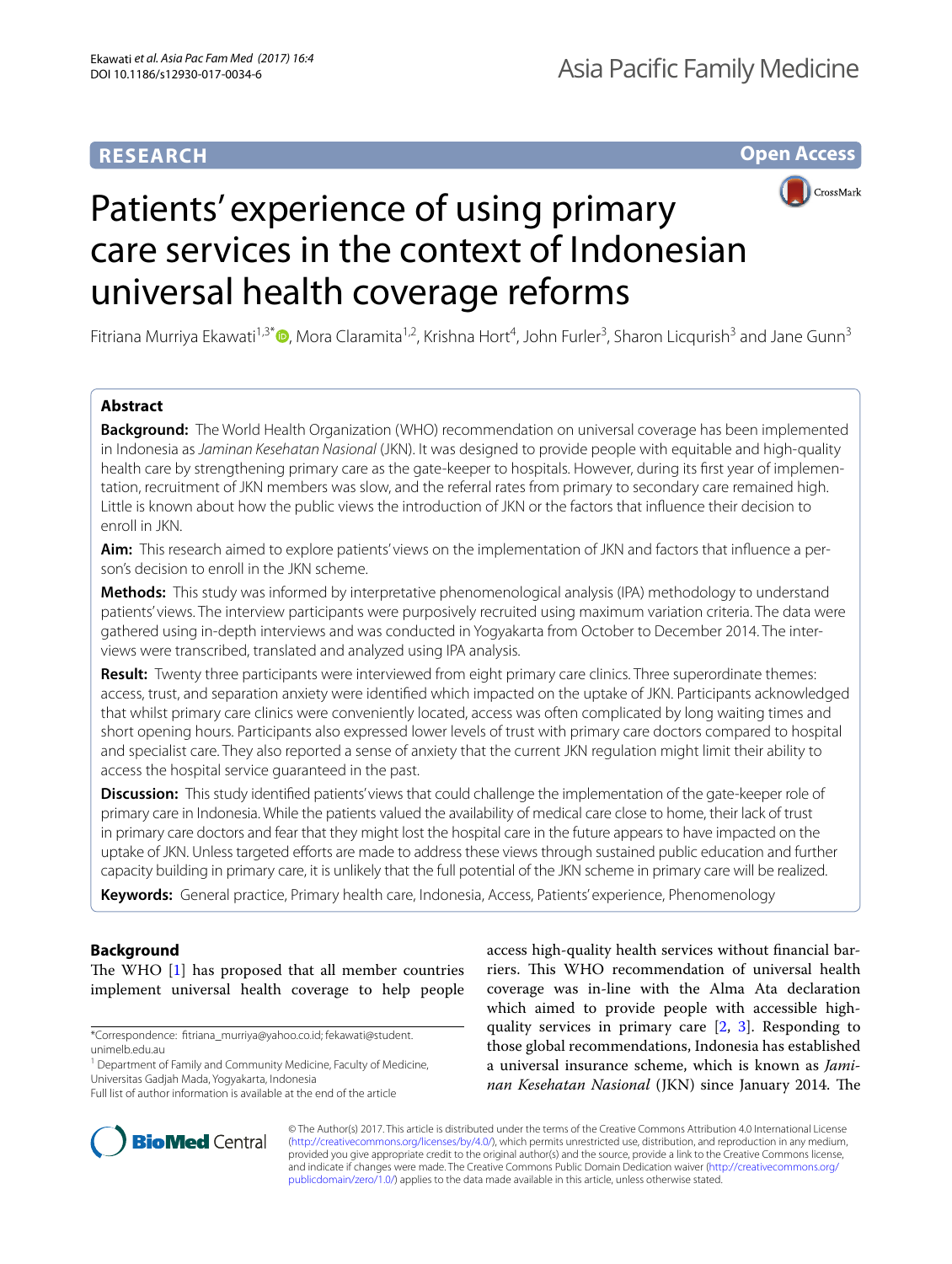JKN was the merger of four pre-existing public insurance schemes (*Askes* insurance for civil servants, *Jamkesmas* insurance for poor citizens, *Jamsostek* as insurance for private sector workers and *Asabri* as Insurance for the armed forces). The JKN was designed under the law of National Social Security to meet the people's basic needs and contribute towards the realization of a prosperous and equitable Indonesia  $[4, 5]$  $[4, 5]$  $[4, 5]$  $[4, 5]$ . With this insurance, it was expected that people would not face financial barriers to access health care and therefore increase their use of health services.

The role of primary care as a gatekeeper to secondary and tertiary care has been strengthened in the JKN implementation. It is expected that primary care doctors can fulfill the people's basic health needs and ought to be able to manage the majority of the patients' problems [[6\]](#page-8-5). In the JKN implementation, this sector is supported under a capitation payment system [\[7](#page-8-6)]. It is a payment concept within which the private family doctors and Puskesmas (Indonesian Public Primary Care Clinic) as primary care providers are paid a set payment per number of registered patients, whether the patients come to seek any medical help or not. This payment scheme is intended to enable primary care services to focus on health promotion and illness prevention in addition to curative measures [[7\]](#page-8-6).

The JKN also introduced several new regulations of the health system compared to the previous insurance schemes. Under the *Askes* and J*amkesmas* schemes in the past, patients were free to access any primary care service. They also could easily obtain a referral letter from their general practitioner (GP) to access secondary care in hospitals  $[8]$  $[8]$ . However, under the JKN scheme, patients have to formally register themselves at JKN offices or their appointed family doctor practice or Puskesmas. The guidelines of conditions that could be appropriately man-aged by the GPs-based on their competency standard [\[9](#page-8-8)] -had also been published [\[10\]](#page-8-9). The referrals could only be made on appropriate clinical judgements. Therefore, the patients have to comply with these procedures set by the JKN, under which, JKN will not cover the cost of any hospital treatment if the referral is made outside the guidelines [\[11](#page-8-10), [12](#page-8-11)]. On the other hand, the Indonesian government also supported the utilization of primary care under the JKN by disseminating information on JKN procedures to the public and preparing practice guidelines for primary care providers. The information was spread by a massive media campaign including advertisements on TV and radio; while procedures were established to make registration with JKN easier for patients.

However, an additional policy that could contribute significantly to the success of JKN primary care objectives has yet to be fully established. This relates to the requirement for GPs to undertake compulsory formal training to improve their primary care practice. In 2015, 168,823 doctors were registered with the Indonesian Medical Council: 29,561 of them were specialist doctors, 29,665 were dentists, and 109,597 were recorded as GPs [[13\]](#page-8-12). In Indonesia, doctors only need to undertake a four year undergraduate degree plus a two years postgraduate Medical Doctor (MD) degree, national examination, and one year internship in hospitals and Puskesmas to get the licence to practice as a GP in primary care [\[14](#page-8-13)]. During the undergraduate degree, the students learn the theory required to practise medicine. During the MD, they complete two years of clinical practice in various hospital departments; such as internal medicine, surgery, dermatology, and obstetrics. While the specialists have to complete an additional three to five years training at the University hospitals, currently, no compulsory training for GPs is available to upgrade their skills in primary care practice. Therefore, this level of training for Indonesian GPs differs from the requirements in other similar countries that are implementing universal insurance coverage. In Thailand for example, GPs have been required to undertake a formal postgraduate training in family medicine. This education scheme has been implemented since 20 years before the implementation of Thailand's universal coverage in 2001 [[15](#page-8-14), [16\]](#page-8-15).

Some important issues arose during JKN's first years of implementation, notably slow recruitment of new members, which was identified at the first JKN mid-year evaluation. Compared to the total membership of the four previous insurances schemes in 2012 (155 million members), the JKN membership had only reached 125 million members in mid-2014 [[10,](#page-8-9) [17](#page-8-16)]. The target of doctors to handle almost all of the primary care cases and only refer less than 10% of the cases was also not being met. Nationally, the overall JKN primary-to-secondary referral rate was 17%, but the referral rate in several provinces such as in Yogyakarta, East Java and Jakarta was much higher, up to 55% of cases [[18,](#page-9-0) [19\]](#page-9-1). With this high referral rate, it is likely that many of the referrals were inappropriate, such as essential hypertension, dyspepsia, and general physical examination [\[11](#page-8-10)], conditions which should be managed at primary care level according to the Indonesian physicians' competency standards for primary care doctors [\[9](#page-8-8), [17\]](#page-8-16).

Unfortunately, there has been little evidence available about the factors that underlie these emerging issues during the initial implementation of JKN in primary care settings. In particular, there is little known of patients' views and experiences during JKN implementation, which may be important factors influencing their decision about whether to opt into the JKN. Information on the views of patients is important because patients are the actual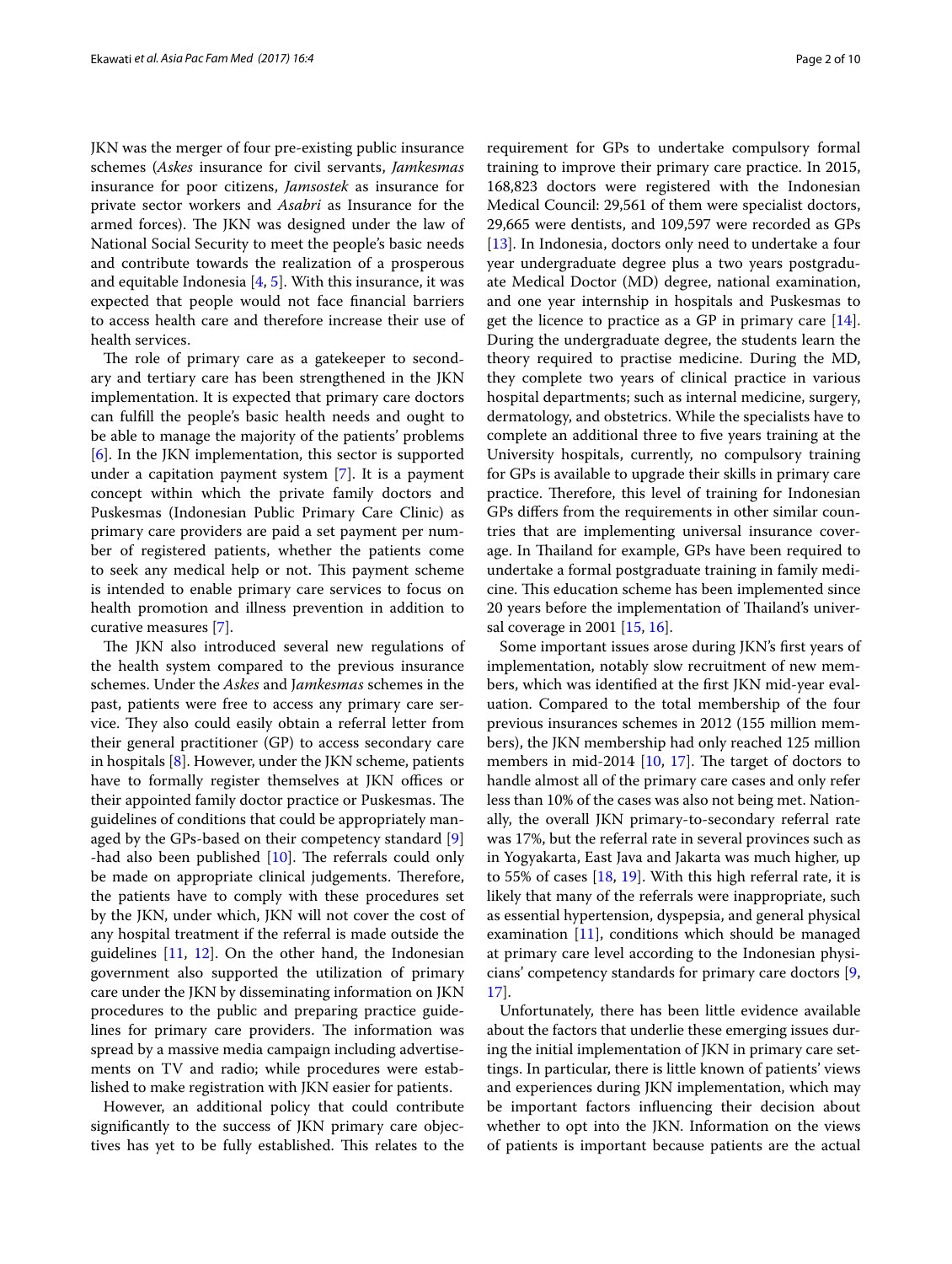users of health care, and their views and experiences represent the actual condition in practice settings [\[20](#page-9-2), [21\]](#page-9-3).

Current available evidence only shows that there are different satisfaction rates with the JKN program across Indonesian provinces. Gaghana, Siagian [\[22\]](#page-9-4) found that only 51.9% out of 106 patients were satisfied with JKN implementation in Sulawesi. Putri [\[23\]](#page-9-5) also found the implementation of JKN was not effective in primary care clinics in Padang city, West Sumatra. Putri found that the JKN improved service delivery for low socioeconomic status patients, but the patients expressed dissatisfaction with the staff responsiveness, credibility, medical documentation, and medical access. However, neither of these studies explored in depth the factors which contributed towards the patients' views nor their dissatisfaction. Therefore, we set out to explore in depth the patients' perspectives of primary care in this study, and the factors which contribute towards the slow recruitment and high referral rates to secondary care [\[10](#page-8-9), [17\]](#page-8-16).

# **Methods**

This research was informed by the interpretative phenomenological analysis (IPA) approach to allow a deep and comprehensive understanding of the participants' views and experiences [\[24\]](#page-9-6). Consistent with this approach, data collection was conducted using semistructured interviews to allow greater opportunity for patients to express their views.

The study was conducted in Yogyakarta province, central Indonesia, from October to December 2014. Yogyakarta is characterized by a range of socio-economic status of its population, relatively easy access to health services and a high rate of referral to secondary care. A maximum variation sampling strategy was applied to ensure a range of perspectives. The clinic recruitment process was done purposively in both private and public primary care clinics in the Yogyakarta region: at the districts of Kulonprogo, Sleman, Yogyakarta city, Bantul, and Gunung Kidul.

The recruitment process is described as follows: first, the practice manager/clinic owners were telephoned and were provided with *Bahasa Indonesia* plain language statement. When the practice manager/clinic owner had signed the consent form, first author (FM) then came to the clinics to recruit patients for an interview. The patients were selected purposively from the patients' registry during the interview day (at maximum three participants at each clinic). The inclusion criteria included: Indonesian citizen, JKN insurance member, and Yogyakarta resident. Then, the patients were selected based on the following purposive sampling criteria: age, income level, the level of education, residential address, marital status, and specific characteristics; such as whether they were a parent or a caregiver. The only exclusion criterion was if patients were unwilling to participate in the research.

The first author (FM) completed all of the interviews. Written informed consent was obtained from all study participants prior to the interview. All of the interviews were done in a private room in the clinics, except two interviews which were done in FM's office. None of the participants expressed any objection with the interview place. FM had also anticipated that Yogyakarta people may be reluctant to speak openly about their views [[25](#page-9-7)] or may be hesitant because FM is a GP from Yogyakarta. FM therefore explained to the participants that their participation was voluntary, their answers were confidential, and that their participation would not affect their relationship with FM or with their care providers in the future.

During the interviews, FM began with an introduction. After that, she asked open-ended questions, such: *'please tell me your experience in seeking health care' or 'where do you usually go to seek health care.'* Then, these questions were followed up with more focused interview questions related to the participant's experience with the primary care service and the JKN implementation. The participant responses were probed and clarified using prompting sentences, summarizing sentences and or some positive statements such as *uhum…*, *or 'yes ….*' and silent pauses to allow time for participants to think about their responses and respond. All but one interview was taperecorded. Written notes of responses were taken for the patient who was unwilling to be tape-recorded. All the participants were given a small souvenir bag as a token of their participation.

The interviews were transcribed and then, translated into English. Five translated texts were back translated for translation validation. The data were analyzed using IPA analysis. IPA is an analytical method to explore in depth the participants' views, combined with the researcher's interpretation of the participant's meaning of a phenomena. The steps of IPA analysis were systematically applied according to the recommendations of by Smith and Osborn [[26\]](#page-9-8). FM and JG read all the transcribed texts independently until they were also familiar with the patients' views. They both then coded any notable quotes. The quotes were grouped into themes and super-ordinate themes. The emerging themes were discussed and crosschecked amongst other researchers with primary care backgrounds.

# **Results**

The proposed maximum variation sample design for interview participants was fulfilled. The criteria for the sample are listed in Table [1.](#page-3-0) All criteria were met with at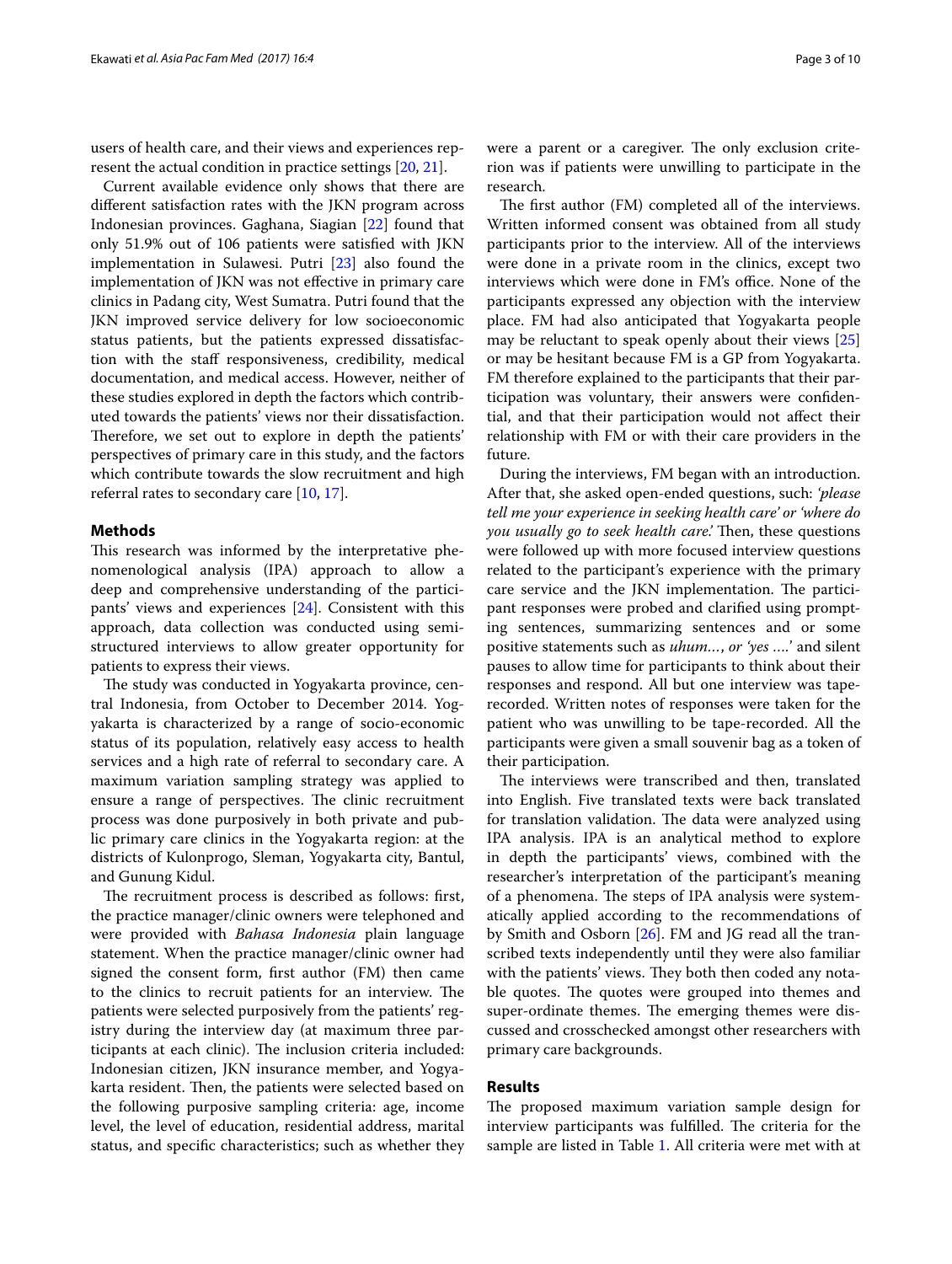<span id="page-3-0"></span>

|  |  |  | Table 1 The participants' characteristic |
|--|--|--|------------------------------------------|
|--|--|--|------------------------------------------|

| Sample criteria               | Total number ( $N = 23$ ) |
|-------------------------------|---------------------------|
| Types of clinic               |                           |
| Public clinic                 | 5                         |
| Private clinic                | 3                         |
| Gender                        |                           |
| Male                          | 7                         |
| Female                        | 16                        |
| Age group                     |                           |
| $18 - 25$                     | $\overline{4}$            |
| $26 - 45$                     | 8                         |
| $46 - 65$                     | 7                         |
| $66 - 85$                     | $\overline{4}$            |
| Residential address           |                           |
| Urban area                    | 11                        |
| Rural area                    | 12                        |
| <b>Education level</b>        |                           |
| High education                | 13                        |
| Low education                 | 10                        |
| Income level                  |                           |
| High income                   | 6                         |
| Middle income                 | 12                        |
| Low income                    | 5                         |
| Employment sector             |                           |
| Private sector                | 7                         |
| Public sector                 | 16                        |
| Frequency use of primary care |                           |
| Never                         | $\overline{4}$            |
| 1-5 visits/year               | 8                         |
| >5 visits/year                | 11                        |
| Marital status                |                           |
| Married                       | 18                        |
| Single                        | 5                         |
| Diagnoses                     |                           |
| Acute illness                 | 5                         |
| Chronic illness               | 9                         |
| Healthy                       | 9                         |
| Specific attributes           |                           |
| Only caregiver                |                           |
| Parent                        | 13                        |
| Both of caregiver and parent  | 5                         |
| None                          | 5                         |

minimum two participants in each category. 23 participants were recruited, the majority of whom were women  $(n = 17)$ , had a high level of education (at minimum a bachelor degree) ( $n = 13$ ), were aged between 26 and 65 years old, and of middle-income status/income per month:  $1-5$  million IDR ( $n = 12$ ). The majority of participants were members of the previous insurance schemes, with 13 past members of Askes (civil servants scheme), and 6 were past members of Jamkesmas (free insurance for low-income/poor). Almost all the participants were willing to fully participate right up until completion of the interview. One participant suddenly decided to stop in the middle of the interview process but did not wish to withdraw completely from the study because of her worries that the interview would affect her treatment in the clinics.

Three superordinate themes of Access, Trust, and Separation anxiety were identified from the analysis. Participants acknowledged the convenience of access to primary care but were dissatisfied with the waiting time and physical structure of the clinics. The superordinate theme of Trust referred to participants who were dissatisfied with the doctors' general communication. They also expressed doubt that the primary care doctors could treat more severe diseases and preferred to receive a referral letter to secondary care. Within the third superordinate theme, participants expressed their anxiety about whether they would be able to continue to use specialist care services at the hospital in the way they were previously used to.

# **Access**

Many participants referred to the proximity between the service and their home and the convenience of access to primary care service and chose them as their usual means of health care. This answer also came from many participants when being asked about their reason for attending primary care. For instance, Participant 21 in this study said "*Yes, every month I go to Puskesmas. Because it is near, so that I can get the easily accessible service*" (Participant 21, l.24–25).

However, later on, during the interviews, many participants commented that the long waiting time and facilities in the clinics were less convenient and limited their enjoyment of the service. In some cases, the participants then preferred to leave the clinics or chose to attend a private hospital rather than continue queuing. For example, Participant 9 said: *"If in Puskesmas, I need to queue for a long time. I have to queue before here and there. But, I need to go to fieldwork (working), so I decide to leave the Puskesmas and go to private hospital" (Participant 9, l. 38*–*39).*

In addition, participants also noticed deficiencies in the physical facilities at the clinic which influenced the ease with which they could see the doctor. They considered that the clinic building could not accommodate them well and caused them to wait longer to see the doctors, as stated by Participant 11:

*"If all patients need and go to Puskesmas, I believe that it is not only unbalanced, but it is impossible. This Puskesmas does not have enough room for that,*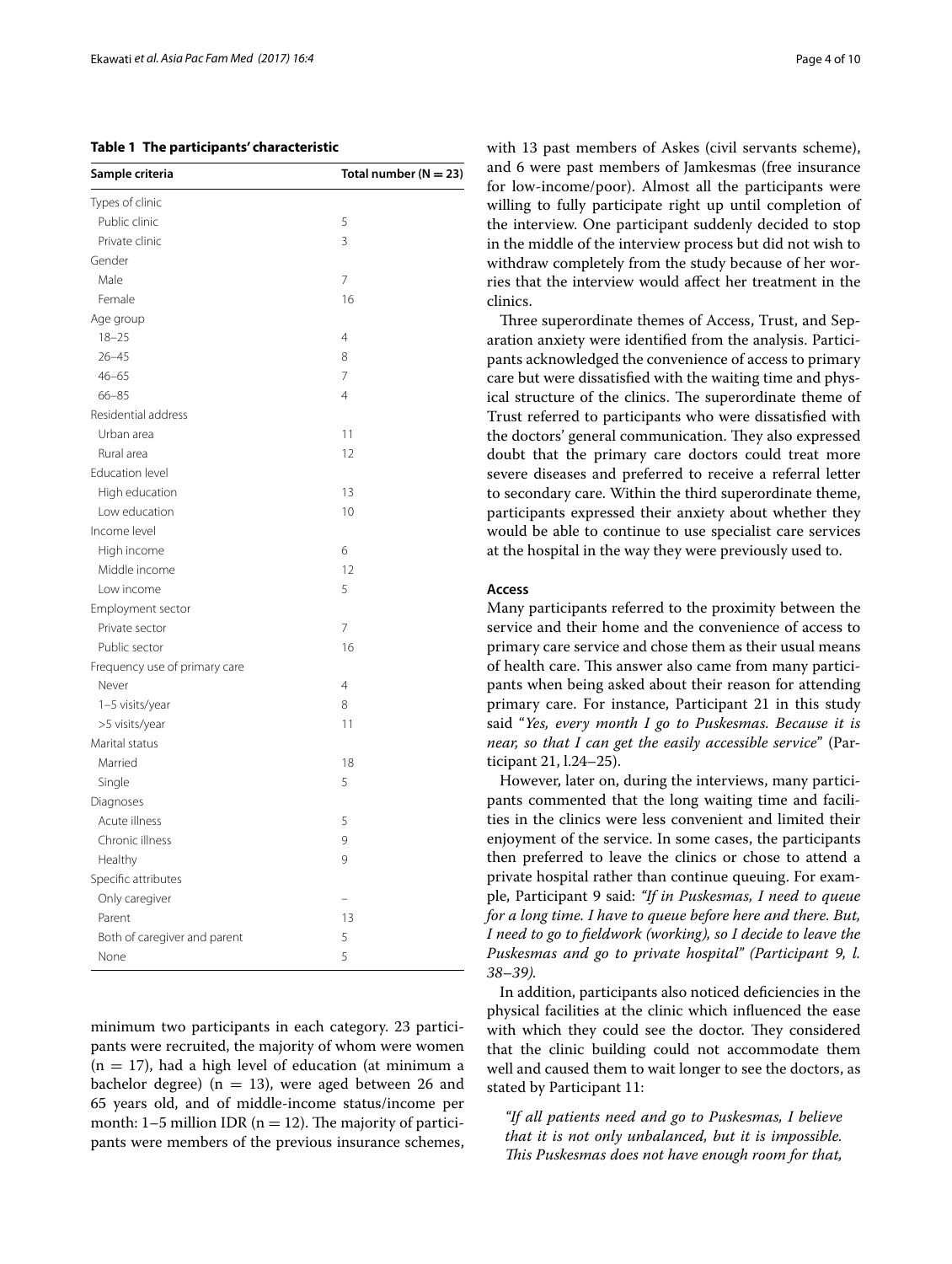*and we will wait longer and longer. The parking lot, Puskesmas also can't provide an enough time for us (Participant 11, l.57–65).*

Some participants also commented on the facility inequalities across Indonesia's geography. Participants 1 and 16 thought that service on the island of Java (where Yogyakarta is located) was actually better than the service in other islands. They felt that although JKN had already helped people with affordable medical cost, it still did not resolve the inequalities and hindered access to high-quality medical care for people residing outside Java, due to the imbalanced and non-standardized health facilities in different geographic areas.

*"Who gets the benefits, I think, once again are Javanese, Can you imagine? In East Nusa-Tenggara, on the top of the mountain, a member of JKN, she needs a bypass of her heart, can she? Because they are people who cannot be served, they should have the same rights; they should get the same, but in fact, they receive different service. Big fake as long as the government does not think about the infrastructures, doctors' distribution, hospitals and the nurses." (Participant 1, l.182–186).*

## **Trust**

Participants were initially unsure when asked about the quality of the primary care doctors' service. They usually answered with comments such as *'the doctors are kind'* or '*I feel comfortable with the doctors*' as their first reply. However, when they were encouraged to give more description about what they expected from their GPs, they expected that GPs should have excellent communication skills and be able to explain more about the patients' condition. For instance, Participants 11 and 12 were dissatisfied with the doctors' service because the doctors did not explain more about their illnesses. They thought that the doctors only gave similar pills for all patients without adequate information. They expected the GPs to perform a comprehensive individual examination and provide a complete explanation of their condition so that they understood the purposes of the medication and trusted the doctors' treatment.

*"So usually in Puskesmas, you see that after the doctor asks us, then he will give us some medicine? Then we do not know what is our disease is. So I think the doctor only treat our symptoms. So my hope is that we are asked comprehensively. So that we know our problem, not only fever, then the doctor gives us the fever drug. However, then we develop an infection and not yet informed. Every-*

# *one is given antibiotic". (Participant 12, l. 68–72).*

Another prominent aspect of patients' trust in their GPs is that many participants also doubted if the GPs could manage more severe problems. They considered that the GPs' current education could only equip them with skills to superficially understand the patients' conditions. Many of them expressed the opinion that their GPs were unable to solve more serious illnesses, as was explained by Participant 8:

*"The GP is a general doctor, their education is limited. I think for the specific diagnosis, the internist's (diagnosis) is better, specific in the treatment as well. The GP doctors, I believe they need to learn again" (Participant 8, l. 61–62).* 

Furthermore, some participants insisted that the GPs' role should be to provide referrals to hospital. There was a perception among patients that if a person was suffering from any illness, they needed to see a specialist and the primary care doctors should give them referrals to hospital, as expressed by Participant 16:

*"I usually get referrals from here. A long time ago, I must be inpatient in S hospital; I got the referral from here. I also once had a referral from here for a urinary infection. When my child was sick, I came here. Sometimes I think the primary care is not needed, but the pediatrician. My child's eyes were red and got swelling several times, which we are referred to J hospital. My wife also comes here, my mother in law also gets the referral here" (Participant 16, l. 41–48)".*

Meanwhile, participants also considered that specialist doctors were also superior because of their more comprehensive facilities. Participant 6 stated that she was pessimistic with the clinic service because it had less medical facilities. She said that this made the GPs use less effective medication and limited the help they could provide for the patients' problems, whereas, specialist care was always trusted as it was always complemented with more advanced medication. Interestingly, Participant 6 also believed that diseases of certain body parts belonged to certain specialist expertise. She thought that as nowadays many patients suffered from internal diseases. She then expected the clinic to have an internist doctor.

*"I think it will be good if you can provide an ophthalmologist because you know, it is a pity for many people here with cataract, an eye-wart, an eye spot, sometimes ago, they were here and could not be treated. For eye diseases in Puskesmas, we were only given an eye drop. I do not think Puskesmas can give anything else for cataract patients, for now, I do not*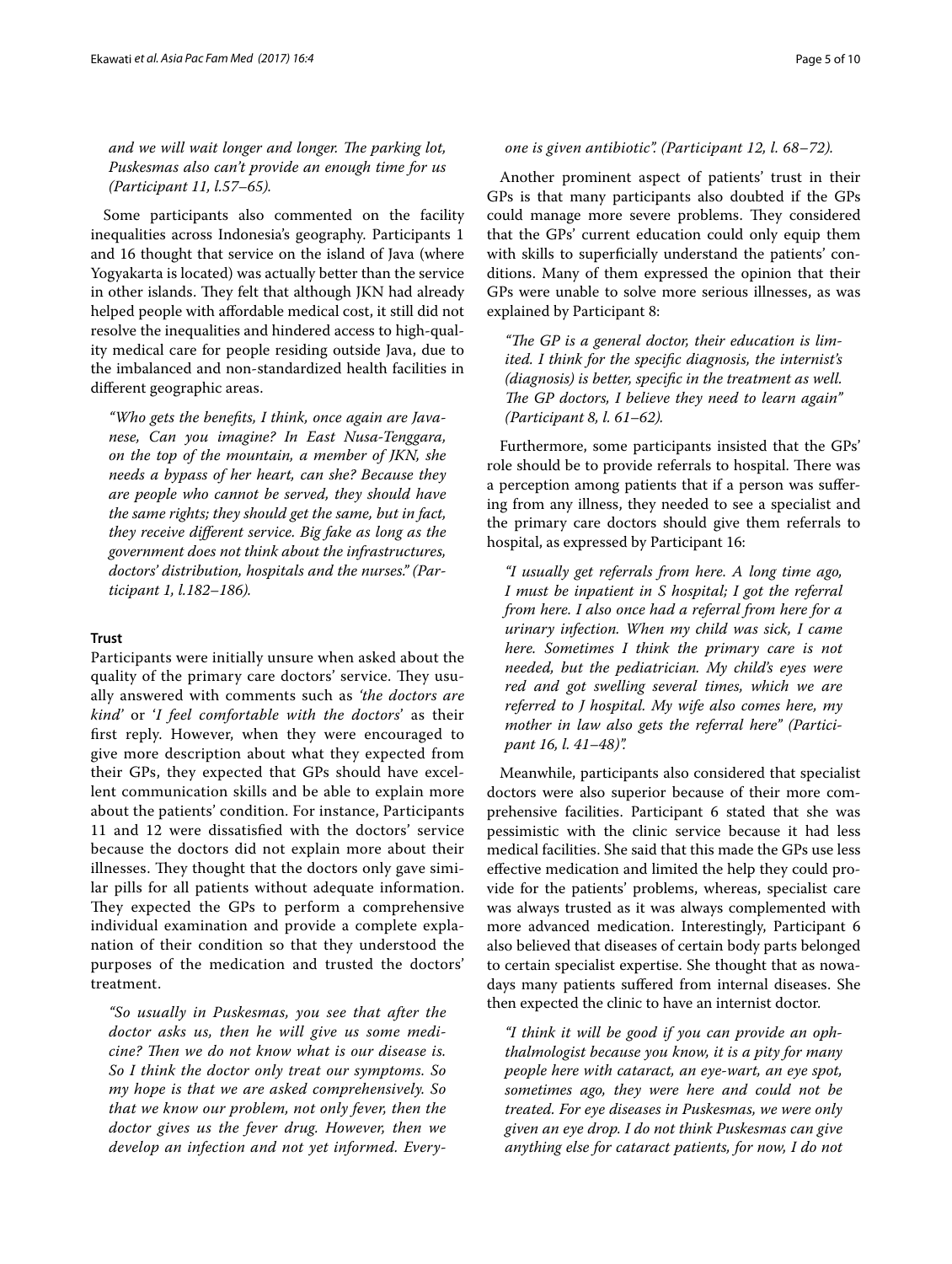*know for the future. But with the eye drops, when I used it, I do not feel any improvement, Somewhat my eyes are getting bright but often darker, it is not working. Moreover, please, you may add this clinic with an internist. You know there are lots of patients with internal diseases" (Participant 6, l. 78–90).*

# **Separation anxiety**

Thus, with the JKN transition, half of the participants in this study experienced JKN implementation in primary care as a challenging period because they no longer had the same access to the specialist services, which they regarded as superior to primary care-that they had been guaranteed in the past. Many participants, who had been managed by specialists for a long time, now had to visit the GPs for their routine care. They also claimed that JKN restricted the prescription of medicines and their referral access to the hospital. As they already had limited trust in the GP's ability (-as described at 'Trust' theme), patients worried if the GP care was less ideal than specialist care as expressed by Participant 2:

*"Well, this is just my opinion. You know that I should be referred to an internist because I have diabetes. Previously, I was happy in G clinic (specialist clinic), I could see the internist directly. You know if here, I have to use the referral system, which is once in every three months in the hospital. I need to see the GPs for months. I think that is too long. However, anyhow, I kept ask my doctor to refer me to specialist and now the doctors refer me" (Patient 2, l. 49–52).*

Participants were more emotionally discouraged because JKN had also limited some hospital services which had previously been covered by *Askes* insurance. Even though they had already had referrals to the hospital, it did not mean that JKN would cover the all the hospital medical expenses. Participant 21 mentioned that some services were not fully covered by JKN anymore, compared to *Askes* insurance in the past. She also expressed her feeling that somehow she was happier with the old *Askes* insurance.

*"I think with Askes if we come to health facilities whatever whenever, were not limited, but now, we have our limit. However, last month when my son had surgery, he should pay himself. It is stated at JKN paper that it is only covered for 15 million so that he had to pay the gaps. You know, it would not happen in Askes. That was different between them. For JKN, if the patient is not very ill and she is referred hospital, it will not be covered. We have to pay, come to the emergency room and pay. However, Askes was not. For me, they are different. I am hap-* *pier with Askes because we do not have our limit". (Participant 21, l. 72–79).*

Moreover, half of the participants also complained that clear information regarding JKN procedures was limitedly available. They were unfamiliar with current JKN transition systems in primary care. Even though there was increasing efforts to promote the changes that had been made, access to information in the primary care setting was lacking. Moreover, the clinic's staff failed to assist patients in obtaining adequate information. For example, Participant 1 told of his experience in using a referral to access hospital care without knowing that the regulations were changing. He was dissatisfied because his referral to the hospital was no longer allowed and this was not informed by the clinic's staff. He was concerned that the same situation could be experienced by another patient who needed urgent medical help.

*"I came at noon, Oh My God, the hospital officer showed me that referral was not working. She told me that the regulation was changing, I should go to the secondary hospital first. I mean, how about the other patients, if he was certain with the referral, but it did not work? How about if there is a severe patient, more serious than me, how is that?" (Participant 1, l. 107–112).*

## **Discussion**

Our findings suggest that during the commencement of the JKN universal health coverage scheme, Indonesian primary care faces some challenges in achieving the aims of the program. The limitations in facilities and operation have constrained the fulfillment of the patients' perceived general health needs and reduced the public's expectations regarding the JKN implementation in primary care.

The findings regarding the clinics access are consistent with existing research. Putri [[23](#page-9-5)] found that patients reported inadequate access to primary care clinics during JKN insurance. Regarding this finding, one strategy to improve the facilities and access standard of care by providing an equal access of health care distribution [\[27\]](#page-9-9) and establishing an accreditation program so that the care quality for the patients is warranted [[28](#page-9-10)].

Even though still a distance from the ideal views of those suggestion, however, the health care distribution is currently the Indonesian priority. The government has currently established an accreditation standards required for primary care practice. The Puskesmas and private clinics that wish to contract with the JKN are expected to prepare and maintain their facilities to the required, specified standards of care, such as the fixed opening hours and patient care standard operating procedures.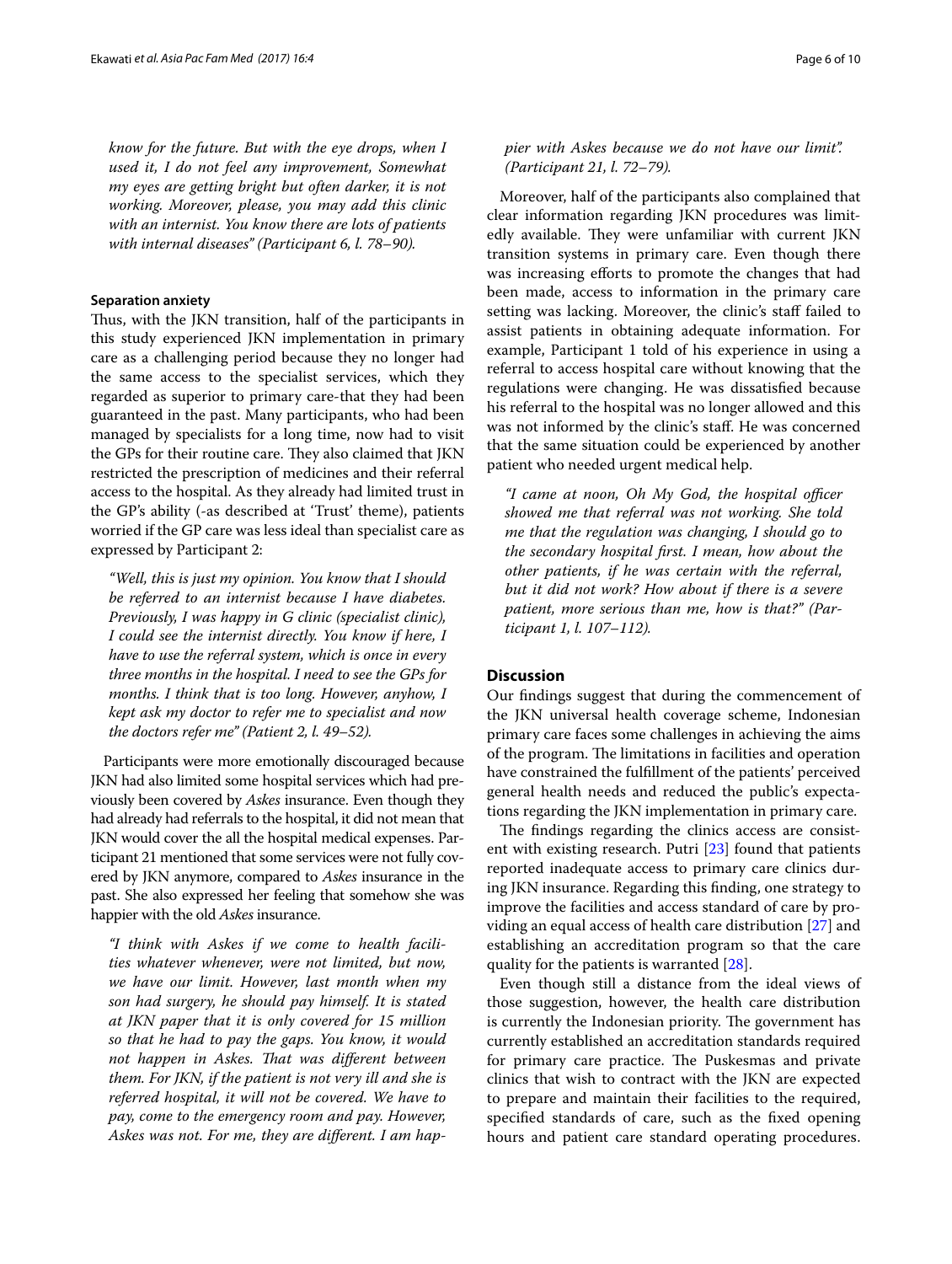However, this program is currently ongoing and focusing on the Puskesmas [[29\]](#page-9-11), not yet involving the private primary care practices accreditation. The health care providers availability is also continuing to improve through several programs, such as contract doctor, Nusantara Sehat [[30\]](#page-9-12) and local public agency program which enable Puskesmas to arrange and manage its own facilities [[31](#page-9-13)].

Another important finding in this research is that patient perceptions of the quality of the GPs practice also significantly influenced their trust in primary care settings. While the JKN seeks to establish GPs as gate keepers in primary care, patients expressed different views on the GP practice. Some key elements of primary care, such as adequate communication, were less prominent in comparison to the patients' comments that the GPs should refer them to secondary care [\[32](#page-9-14)]. This finding about the GPs care complemented another study findings on GPs experience that the they were currently focused on restricted policies in primary care practices and limitedly covered the trust issue between them and the patients [\[33\]](#page-9-15).

Our result showed that the patients' limited trust in GPs was very likely correlated with their views on the current doctors' education that only enabled them to manage mild illnesses as what had been said by Participant 8. This finding is new and limitedly discussed in Indonesian literature. Meanwhile, the patients' trust to their GPs was an important factor that contributed towards the high referrals from primary care [[17\]](#page-8-16). Likewise, research in Central Asia [[33\]](#page-9-15), China [[34\]](#page-9-16) and Thailand [\[35](#page-9-17)–[38\]](#page-9-18) showed that the GPs' roles were diminished because patients put less trust in them than specialists because of their shorter training. One strategy that could help build the patients' trust in GPs in these countries is to include family medicine education as a compulsory element of GPs' postgraduate training. The training could focus on preparing GPs to perform person-centred communication and to manage common cases in primary care [\[33,](#page-9-15) [39](#page-9-19)]. In Thailand, this training was successful in equipping the GPs to improve their gate-keeper role during the implementation of Thailand's universal coverage scheme. The rate of inappropriate referral to secondary care could be minimized, patients could benefit from more appropriate care and the health financing system could be more efficient [[16,](#page-8-15) [38](#page-9-18)].

Fortunately, the Indonesian government has also currently proposed such family medicine training for the GPs, but the implementation is still pending. Primary care training for GPs is already included in the Indonesian Medical Education Act number 20 the year 2013 [[40\]](#page-9-20). The Indonesian National Board of Primary Care Physicians' which brings together representatives of 17 major faculties of medicines has been preparing the formal postgraduate training for the GPs. However, there has been an extensive debates among GPs' and specialist colleagues regarding the training time, resources, and care collaboration. Concerns have been raised that the postgraduate training would lengthen the GPs' education to practice in primary care and that the training would be ineffective without ensuring adequate facilities were available in the primary care settings [\[41](#page-9-21)]. Therefore, recognition of prior learning (RPL) has been offered as an alternative, so that the current GPs will still be able to practice while they have the training. Unfortunately, until now, the debate is continuing and is prolonging the delay to establish a formal GP training. This delay could hinder improvement in the quality of practice and prolong the uncertainty among patients on the quality of primary care services [[42\]](#page-9-22).

Besides by upgrading the GPs capability, there is also a need to establish a clinical pathway guidelines [[27\]](#page-9-9). This guideline would be very important as the GPs reference to provide a comprehensive care for their patients and manage the patients' referrals. Even though the Indonesian Ministry of Health has published the Primary Care Guideline for GPs in Primary Care [[43\]](#page-9-23), its improvement is needed, particularly to provide the a care collaboration for re-referral mechanism between GPs and specialist in secondary care.

In addition to the factors related to the primary care access and the GPs care discussed above, the patients' experience during JKN implementation in this study was also influenced by their experience with previous insurance schemes. Patients were unaware of the JKN changes and frequently compared their JKN experience with *Askes* (former scheme for civil servants) insurance, so that when the JKN strictly regulated some aspects of care, patients experienced dissatisfaction. Unfortunately, the available information failed to assist the patients in understanding the aims of JKN transition and the new role of primary care service. Therefore, a more extensive public information campaign in television, radio, or at any community meetings is essential so that people can understand what is JKN, what is covered, what is not covered, and what are the GPs' roles in the JKN scheme. While the literature showed that GPs also felt overwhelmed with the JKN working load [[44](#page-9-24)], an insurance specialist may also help to inform the patients about any JKN regulation changes at the clinics settings.

# **Conclusion**

In conclusion, this study filled in the gaps of literature of patients' views about the implementation of JKN in primary care. This study concludes that the objectives of universal coverage in primary care have not yet been fully realised in Yogyakarta. To strengthen the JKN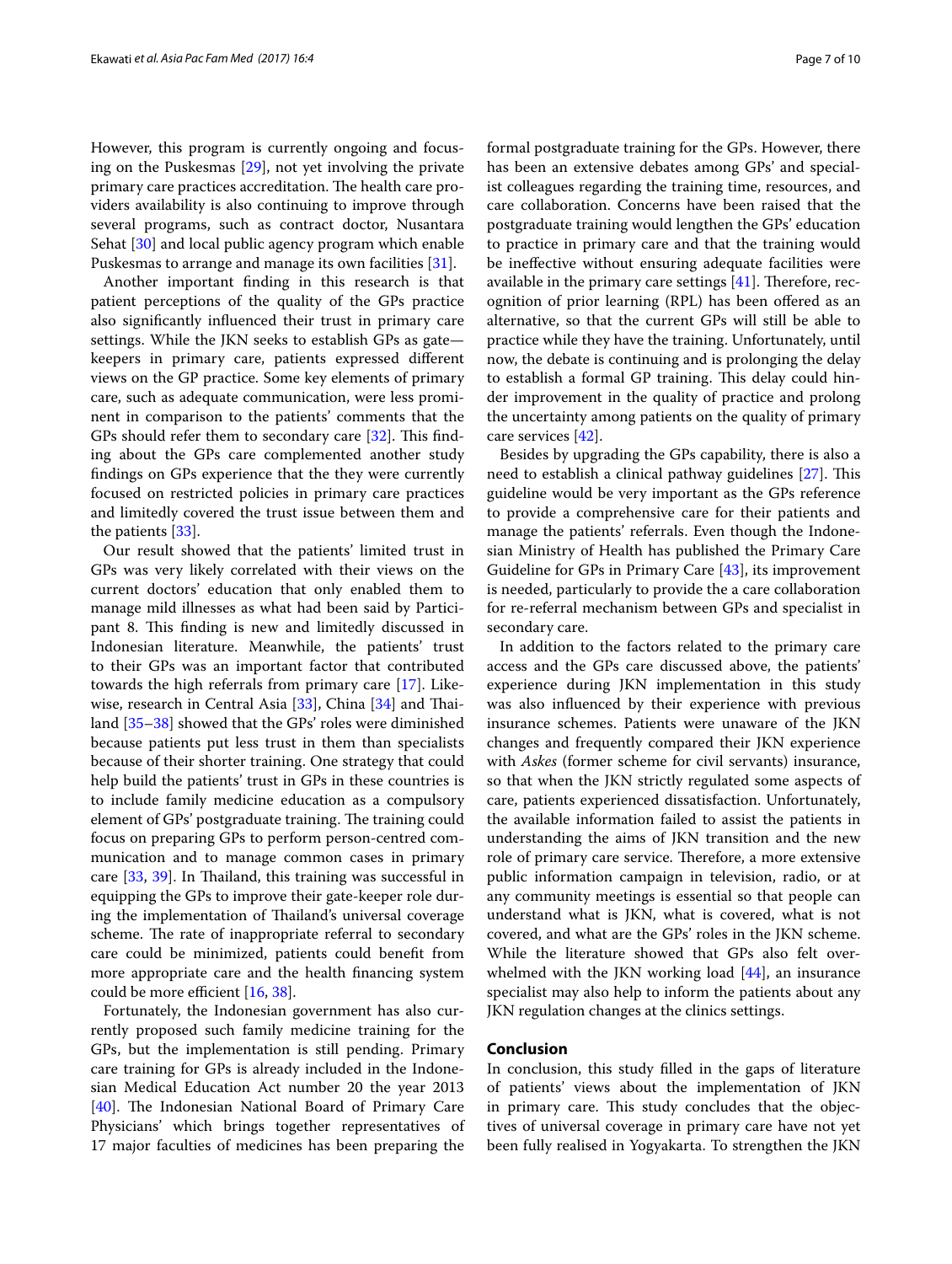implementation, a change in public attitudes about universal coverage and the role of primary care practice is required. The public's preference for hospital care, and trust in primary care, could be shifted by a better understanding of the benefits of primary care services. Those changes, obviously need the collaboration of all the parties involved in the JKN transition, particularly to support the primary care sectors to provide a high-quality service for patients, including the role of media to support the dissemination of information. Unless these issues of primary care are addressed, universal care will be difficult to achieve, and the public medical expense will remain high with inappropriate expense paid for unnecessary procedures in secondary and tertiary care [[6,](#page-8-5) [16](#page-8-15), [45\]](#page-9-25).

This research has also provides a foundation for further deep investigation into doctors' views and experience practicing with the Indonesian JKN as well as the Indonesian people's opinions about postgraduate training in primary care/family medicine.

# **Strengths and limitations**

This study was a qualitative study with a relatively small sample of participants from Yogyakarta, and the findings should be interpreted and applied within the appropriate context, and might not represent the full range of donesian geographic diversity. The recruitment process was able to achieve data collection from a range of sources, and we are confident that our strategy to analyze the data using interpretative phenomenology has strengthened the findings and conclusions.

#### **Abbreviations**

Askes: Asuransi Kesehatan (Insurance for Indonesian civil servants); GP: General Practitioner; Jamkesmas: Jaminan Kesehatan Masyarakat (Insurance for the poor citizens); Jamsostek: Jaminan Sosial Tenaga Kerja (Insurance for workers); JKN: Jaminan Kesehatan Nasional (Indonesin universal health coverage); IPA: Interpretative Phenomenological Analysis; Puskesmas: Pusat Kesehatan Masyarakat (Indonesian public primary care clinics).

#### **Authors' contributions**

All of the authors were involved in the study. FM is an Indonesian. She is working as a GP and academic at Universitas Gadjah Mada. FM and JG were involved in the study design, data collection, interpretation of the data and analysis. SL supervised FM on her qualitative interviewing training. MC was solely responsible for the FM fieldwork. MC, KH, SL, JF and JG provided essential comments during the analysis, the interpretation of the data and revised the publication drafts. All authors read and approved the final manuscript.

#### **Author details**

<sup>1</sup> Department of Family and Community Medicine, Faculty of Medicine, Universitas Gadjah Mada, Yogyakarta, Indonesia. <sup>2</sup> Department of Medical Edu-<br>cation, Faculty of Medicine, Universitas Gadjah Mada, Yogyakarta, Indonesia. <sup>3</sup> Department of General Practice and Primary Health Care, University of Melbourne, Melbourne, Australia. <sup>4</sup> Nossal Institute of Global Health, University of Melbourne, Melbourne, Australia.

#### **Acknowledgements**

The authors would like to acknowledge the contribution of the Professor Adi Heru as the Head of Department of Family and Community Medicine, Universitas Gadjah Mada for the legitimation letter and Riadiani for her administrative assistance during our fieldwork in Yogyakarta.

# **Competing interests**

All authors declare that they have no competing interests.

#### **Availability of data and supporting materials**

Please contact corresponding author for any data and supporting materials requests.

## **Consent for publication**

All the participants had given their consent for their participation and academic publications using their pseudonyms.

#### **Declarations**

This study was approved by the Human Research Ethics Committee, The University of Melbourne, Number 1442357. Research permits were obtained from Regional Development Offices (BAPPEDA) Number 070/REG/3548/S2/2014 in Yogyakarta province as well as local health offices in all Yogyakarta regencies.

## **Funding**

This research was funded under the scheme of Australia Awards Scholarship from Department of Foreign Affairs and Trade, Australia.

# **Appendix**

See Table [2.](#page-8-17)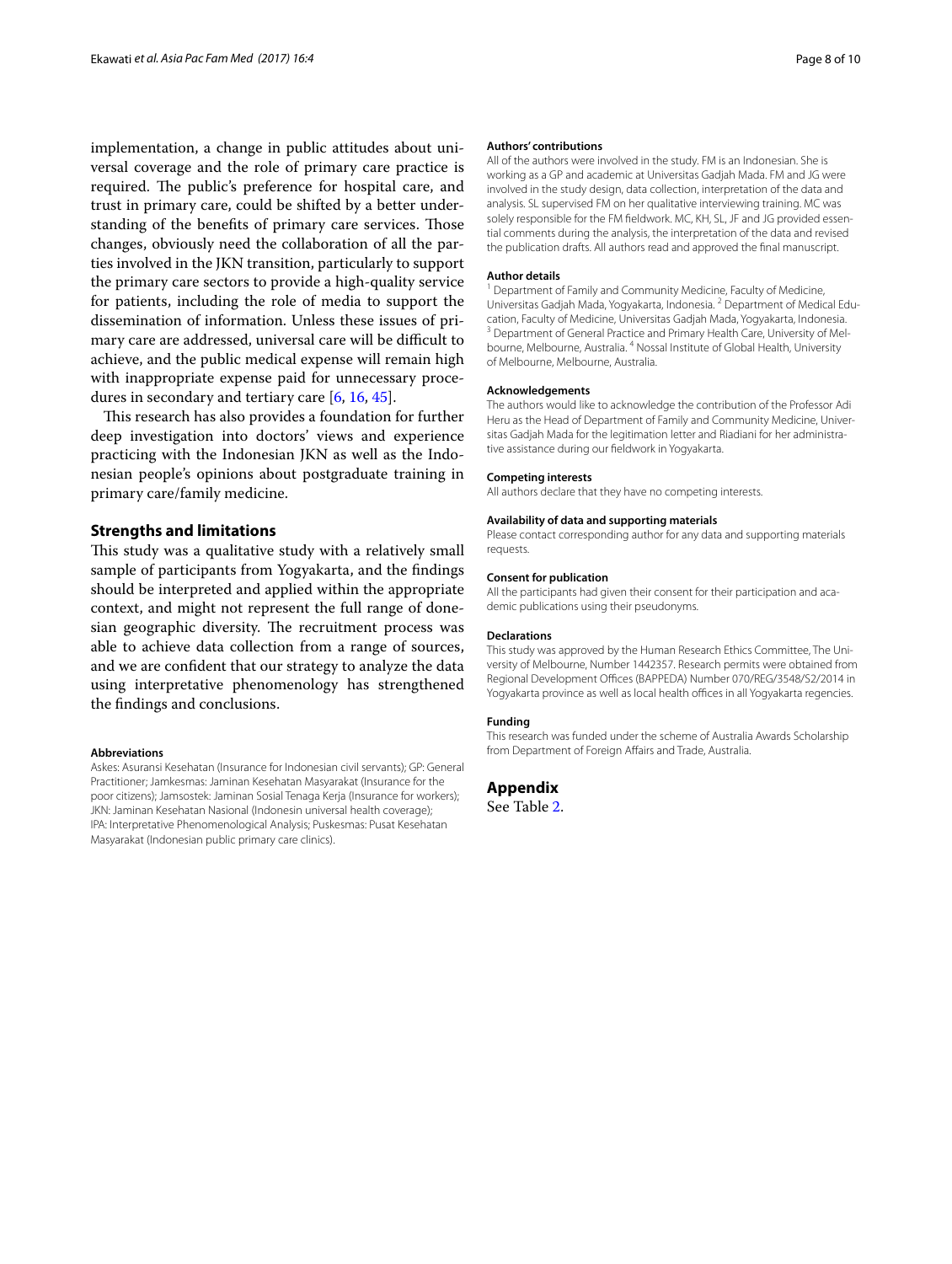| <b>Participants</b><br>order | <b>Clinics origin</b> | Clinic charac-<br>teristic |        |           | Gender Age range Education level | Income level | Residential<br>address | <b>Previous</b><br>insurance<br>coverage |
|------------------------------|-----------------------|----------------------------|--------|-----------|----------------------------------|--------------|------------------------|------------------------------------------|
| $\mathbf{1}$                 | Clinic 1              | Private                    | Male   | $26 - 45$ | High                             | Middle       | Urban                  | None                                     |
| $\overline{2}$               | Clinic 2              | Public                     | Male   | $46 - 65$ | Low                              | Middle       | Rural                  | Askes                                    |
| 3                            | Clinic 1              | Private                    | Male   | $18 - 25$ | High                             | Middle       | Urban                  | Askes                                    |
| 4                            | Clinic 3              | Private                    | Female | $18 - 25$ | High                             | Middle       | Rural                  | None                                     |
| 5                            | Clinic <sub>4</sub>   | Public                     | Male   | $46 - 65$ | Low                              | Middle       | Rural                  | None                                     |
| 6                            | Clinic 4              | Public                     | Female | $46 - 65$ | Low                              | Low          | Rural                  | Jamkesmas                                |
| 7                            | Clinic 4              | Public                     | Female | $46 - 65$ | Low                              | l ow         | Rural                  | Jamkesmas                                |
| 8                            | Clinic 3              | Private                    | Male   | $46 - 65$ | High                             | High         | Rural                  | Askes                                    |
| 9                            | Clinic 3              | Private                    | Female | $26 - 45$ | High                             | Middle       | Rural                  | Askes                                    |
| 10                           | Clinic 5              | Public                     | Female | $18 - 25$ | High                             | Middle       | Urban                  | Askes                                    |
| 11                           | Clinic 5              | Public                     | Male   | $26 - 45$ | High                             | High         | Urban                  | None                                     |
| 12                           | Clinic 5              | Public                     | Female | $18 - 25$ | High                             | Middle       | Urban                  | Askes                                    |
| 13                           | Clinic 6              | Public                     | Female | $26 - 45$ | Low                              | Low          | Rural                  | Jamkesmas                                |
| 14                           | Clinic 6              | Public                     | Female | $26 - 45$ | High                             | Middle       | Rural                  | Askes                                    |
| 15                           | Clinic 2              | Public                     | Female | $26 - 45$ | High                             | High         | Urban                  | Askes                                    |
| 16                           | Clinic 2              | Public                     | Male   | $26 - 45$ | High                             | High         | Urban                  | Askes                                    |
| 17                           | Clinic 1              | Private                    | Female | $66 - 85$ | High                             | High         | Urban                  | Askes                                    |
| 18                           | Clinic 7              | Public                     | Female | $66 - 86$ | Low                              | Low          | Rural                  | Jamkesmas                                |
| 19                           | Clinic 7              | Public                     | Female | $46 - 65$ | Low                              | Low          | Rural                  | Jamkesmas                                |
| 20                           | Clinic 7              | Public                     | Female | $26 - 45$ | Low                              | Middle       | Rural                  | Jamkesmas                                |
| 21                           | Clinic 8              | Private                    | Female | $66 - 86$ | Low                              | Middle       | Urban                  | Askes                                    |
| 22                           | Clinic 8              | Private                    | Female | $66 - 87$ | Low                              | Middle       | Urban                  | Askes                                    |
| 23                           | Clinic 8              | Private                    | Female | $46 - 65$ | High                             | High         | Urban                  | Askes                                    |

# <span id="page-8-17"></span>**Table 2 Detailed background of participants**

High education: minimum undergraduate degree, low education: maximum senior high school; high income: average income per month above 5.000.000 IDR, middle income: Average income per month 1.000.000 IDR–5.000.000 IDR, Low income: average income per month less than 1.000.000 IDR; Rural area: living in a rural area (Respondents live more than 20 km from the CBD), Urban area: living in a urban area (Respondents live within a 20 km radius from CBD)

Received: 13 December 2016 Accepted: 16 February 2017 Published online: 21 March 2017

#### **References**

- <span id="page-8-0"></span>1. Assembly World Health. Social health insurance: sustainable health financing, universal coverage and social health insurance: report by the Secretariat. 58th World Health Assembly. Geneva: World Health Assembly; 2005 May 16–25 2005. Report No.
- <span id="page-8-1"></span>2. WHO/UNICEF. Primary Health Care: report of the International Conference on Primary Health Care, Alma Ata, USSR, 5–12 September 1978. Geneva: World Health Organization; 1978.
- <span id="page-8-2"></span>3. WHO. Primary Health Care: now more than ever. Geneva: 2008.
- <span id="page-8-3"></span>4. Indonesia the Parliament of Republic, Indonesia The President of
- Republic. The Indonesian Law Number 40 about National Social Security System. Jakarta 2004.
- <span id="page-8-4"></span>5. Assembly Indonesian Parliament, Undang Undang Dasar Republik Indonesia 1945/The Indonesian Law of Constition 1945. Sect. Preambule the Introduction; 1945.
- <span id="page-8-5"></span>6. Starfield B, Shi L, Macinko J. Contribution of primary care to health systems and health. Milbank Q. 2005;3:457.
- <span id="page-8-6"></span>7. Indonesia the President of, the President's Regulation No 12 Year 2013 about Indonesian Health Coverage, 1; 2013. [http://www.jkn.kemkes.](http://www.jkn.kemkes.go.id/attachment/unduhan/Perpres%20No.%2012%20Th%202013%20ttg%20Jaminan%20Kesehatan.pdf) [go.id/attachment/unduhan/Perpres%20No.%2012%20Th%202013%20](http://www.jkn.kemkes.go.id/attachment/unduhan/Perpres%20No.%2012%20Th%202013%20ttg%20Jaminan%20Kesehatan.pdf) [ttg%20Jaminan%20Kesehatan.pdf.](http://www.jkn.kemkes.go.id/attachment/unduhan/Perpres%20No.%2012%20Th%202013%20ttg%20Jaminan%20Kesehatan.pdf)
- <span id="page-8-7"></span>8. Sista Kanina. The correlation study of disease severity perception and obedience to follow referral procedure in internist clinic Sardjito Hospital

Yogyakarta (Hubungan Antara Persepsi Keparahan Penyakit Dengan Kepatuhan Mengikuti Sistem Rujukan Berjenjang Di Poliklinik Penyakit Dalam Rsup Dr. Sardjito Yogyakarta). Yogyakarta: Sista Kanina; 2010.

- <span id="page-8-8"></span>9. Council Indonesian Medical, Indonesian Doctors' Competency Standard; 2006.
- <span id="page-8-9"></span>10. Idris F. Evaluasi Pelaksanaan JKN. Angka rujukan bpjs 2014 di yogyakarta; 2014.
- <span id="page-8-10"></span>11. Kesehatan BPJS. Sistem Rujukan Berjenjang Jaminan Kesehatan Nasional, 1. Sect. Primary care. 2014. [http://www.bpjs-kesehatan.go.id/bpjs/dmdoc](http://www.bpjs-kesehatan.go.id/bpjs/dmdocuments/588c8bcc7941c2b6d0187435dbcaba61.pdf) [uments/588c8bcc7941c2b6d0187435dbcaba61.pdf](http://www.bpjs-kesehatan.go.id/bpjs/dmdocuments/588c8bcc7941c2b6d0187435dbcaba61.pdf).
- <span id="page-8-11"></span>12. Kesehatan BPJS. Panduan praktis Pelayanan Kesehatan. Jakarta: BPJS Kesehatan; 2014. [http://bpjs-Kesehatan.go.id/bpjs/index.php/arsip/cat](http://bpjs-Kesehatan.go.id/bpjs/index.php/arsip/categories/OQ/manlak-jkn-bpjs-kesehatan)[egories/OQ/manlak-jkn-bpjs-kesehatan.](http://bpjs-Kesehatan.go.id/bpjs/index.php/arsip/categories/OQ/manlak-jkn-bpjs-kesehatan) Accessed 5 May 2015.
- <span id="page-8-12"></span>13. Council Indonesian Medical. Laporan Tahunan Konsil Kedokteran Indonesia/Indonesian Medical Council Report 2015. Indonesian Medical Council 2015.
- <span id="page-8-13"></span>14. Claramita M, Sutomo AH, Graber MA, Scherpbier AJ. Are patient-centered care values as reflected in teaching scenarios really being taught when implemented by teaching faculty? A discourse analysis on an Indonesian medical school's curriculum. Asia Pacific Fam Med. 2011;10(1):4.
- <span id="page-8-14"></span>15. Prueksaritanond S, Tuchinda P. General practice residency training program in Thailand: past, present, and future. J Med Assoc Thail Chotmaihet Thangphaet. 2001;84(8):1153–7.
- <span id="page-8-15"></span>16. Pongsupap Y. Family medicine and community orientation as a new approach to quality primary and person-centered care in Thailand. Int J Pers Cent Med. 2014;3(3):243–7.
- <span id="page-8-16"></span>17. Health Indonesian directorate general of health service. Sistem Rujukan Belum Optimal: Jakarta; 2014.